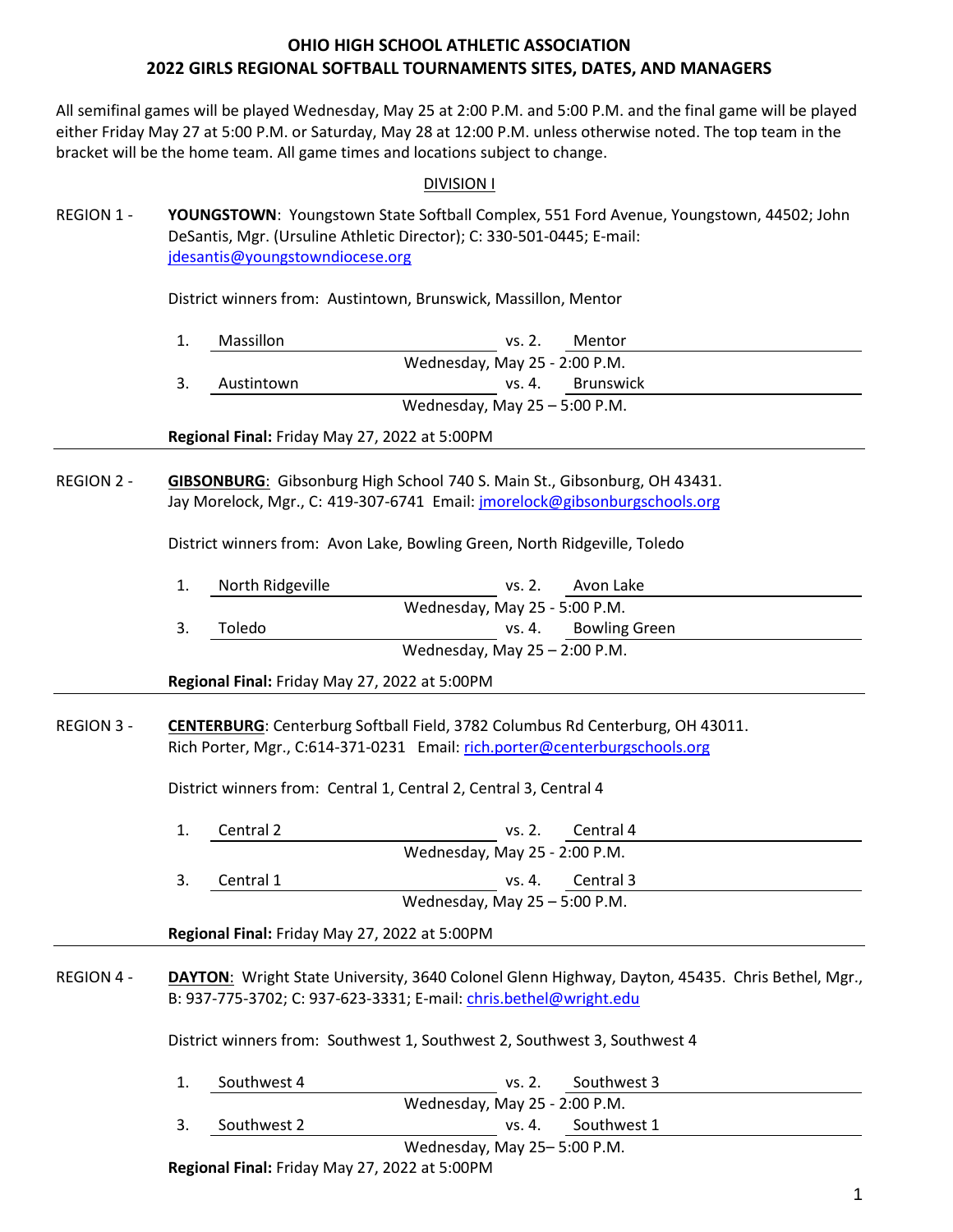All semifinal games will be played Wednesday, May 25 at 2:00 P.M. and 5:00 P.M. and the final game will be played either Friday May 27 at 5:00 P.M. or Saturday, May 28 at 12:00 P.M. unless otherwise noted. The top team in the bracket will be the home team. All game times and locations subject to change.

### DIVISION II

REGION 5 - **MACEDONIA:** Nordonia Memorial Softball Field,8006 S. Bedford Rd, Macedonia, OH 44056. Rob Eckenrode, Mgr., C: 330-416-2372 Email: [rob.eckenrode@nordoniaschools.org](mailto:rob.eckenrode@nordoniaschools.org)

District winners from: Akron, Canton, Hubbard, Jefferson

| Akron   | vs. 2.                                        | Jefferson     |  |
|---------|-----------------------------------------------|---------------|--|
|         | Wednesday, May 25 - 2:00 P.M.                 |               |  |
| Hubbard |                                               | ys. 4. Canton |  |
|         | Wednesday, May 25 - 5:00 P.M.                 |               |  |
|         | Regional Final: Friday May 27, 2022 at 5:00PM |               |  |

REGION 6 - **NEW RIEGEL** New Riegel High School Softball Field, 44 N. Perry St., New Riegel, OH 44853 Jamie Lininger, Mgr., C: 419-722-2451 Email[: jlininger@newriegelschools.org](mailto:jlininger@newriegelschools.org)

District winners from: Genoa, La Grange, Lima, Willard

| Willard                                       | vs. 2.                        | Lima            |  |  |  |
|-----------------------------------------------|-------------------------------|-----------------|--|--|--|
|                                               | Wednesday, May 25 - 2:00 P.M. |                 |  |  |  |
| Genoa                                         |                               | vs. 4. LaGrange |  |  |  |
| Wednesday, May $25 - 5:00$ P.M.               |                               |                 |  |  |  |
| Regional Final: Friday May 27, 2022 at 5:00PM |                               |                 |  |  |  |

REGION 7 - **PICKERINGTON**: Pickerington High School Central, 300 Opportunity Way, Pickerington, 43147. Eric Music, Mgr., C: 614-365-0487 E-mail: [eric\\_music@plsd.us](mailto:eric_music@plsd.us)

District winners from: Central 1, East 1, East 2, Athens

| East 2    | vs. 2.                          | Athens          |  |
|-----------|---------------------------------|-----------------|--|
|           | Wednesday, May 25 - 5:00 P.M.   |                 |  |
| Central 1 |                                 | $vs. 4.$ East 1 |  |
|           | Wednesday, May $25 - 2:00$ P.M. |                 |  |

**Regional Final:** Saturday May 28, 2022 at 12:00PM

REGION 8 - **MASON**: Mason High School, 6100 S. Mason-Montgomery Rd., Mason, 45040. Scott Stemple, Mgr., B: 513-398-2513; C: 937-725-0280; E-mail: [stemples@masonohioschools.com](mailto:stemples@masonohioschools.com)

District winners from: Central 2, Southwest 1, Southwest 2, Southwest 3

| Central 2   | Southwest 2<br>vs. 2.           |  |
|-------------|---------------------------------|--|
|             | Wednesday, May 25 - 5:00 P.M.   |  |
| Southwest 3 | vs. 4. Southwest 1              |  |
|             | Wednesday, May $25 - 2:00$ P.M. |  |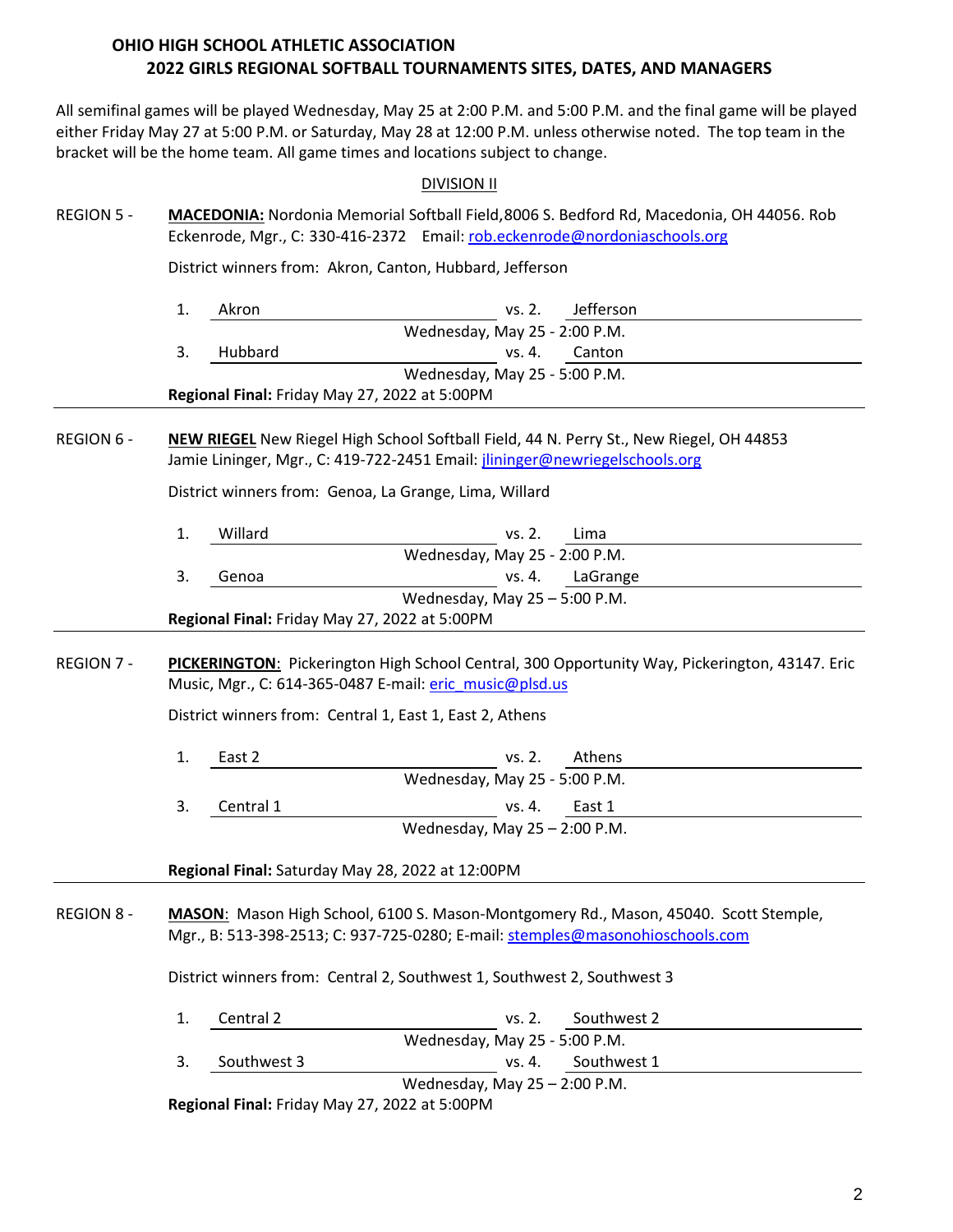All semifinal games will be played Wednesday, May 25 at 2:00 P.M. and 5:00 P.M. and the final game will be played either Friday May 27 at 5:00 P.M. or Saturday, May 28 at 12:00 P.M. unless otherwise noted. The top team in the bracket will be the home team. All game times and locations subject to change.

### DIVISION III

REGION 9 - **RAVENNA**: Ravenna Athletic Complex, 6589 North Chestnut Street, Ravenna, OH 44266. Jim Lunardi, Mgr. C: 330-958-3757 Email: [jim.lunardi@ravennaschools.us](mailto:jim.lunardi@ravennaschools.us)

District winners from: Canfield, Creston, Leavittsburg, Wellington

1. Creston vs. 2. Canfield Wednesday, May 25 - 1:00 P.M. 3. Wellington vs. 4. Leavittsburg Wednesday, May 25 – 4:00 P.M.

**Regional Final:** Friday May 27, 2022 at 4:00PM

REGION 10 - **ELIDA**: Elida High School, 401 East North St, Elida, 45807. Dave Evans, Mgr., C: 419-203-8453 Email[: devans@elida.k12.oh.us](mailto:devans@elida.k12.oh.us)

District winners from: Central 1, Holland, Lima, New Riegel

1. Holland vs. 2. Central 1 Wednesday, May 25 - 6:30 P.M. 3. Lima vs. 4. New Riegel Wednesday, May 25 – 4:00 P.M.

**Regional Final:** Friday May 27, 2022 at 5:00PM

## REGION 11 - **CHILLICOTHE:** Unioto High School, 14193 Pleasant Valley Road, Chillicothe, 45601. Mike White, Mgr., B: 740-773-4105; E-mail: [mwhite@gotanks.org](mailto:mwhite@gotanks.org)

District winners from: East, Unioto 1, Unioto 2, Unioto 3

1. Unioto 2 vs. 2. Unioto 1 Wednesday, May 25 - 2:00 P.M. 3. East vs. 4. Unioto 3 Wednesday, May 25 – 5:00 P.M.

**Regional Final:** Saturday May 28, 2022 at 12:00PM

REGION 12 - **CENTERVILLE**: Centerville High School, 500 E Franklin St., Centerville, OH 45459. Rob Dement, Mgr., B: 937-439-3517, C: 937-503-0775. Email[: rob.dement@centerville.k12.oh.us](mailto:rob.dement@centerville.k12.oh.us)

District winners from: Central 2, Southwest 1, Southwest 2, Southwest 3

1. Southwest 2 vs. 2. Southwest 1 Wednesday, May 25 - 2:00 P.M. 3. Southwest 3 vs. 4. Central 2 Wednesday, May 25 – 5:00 P.M.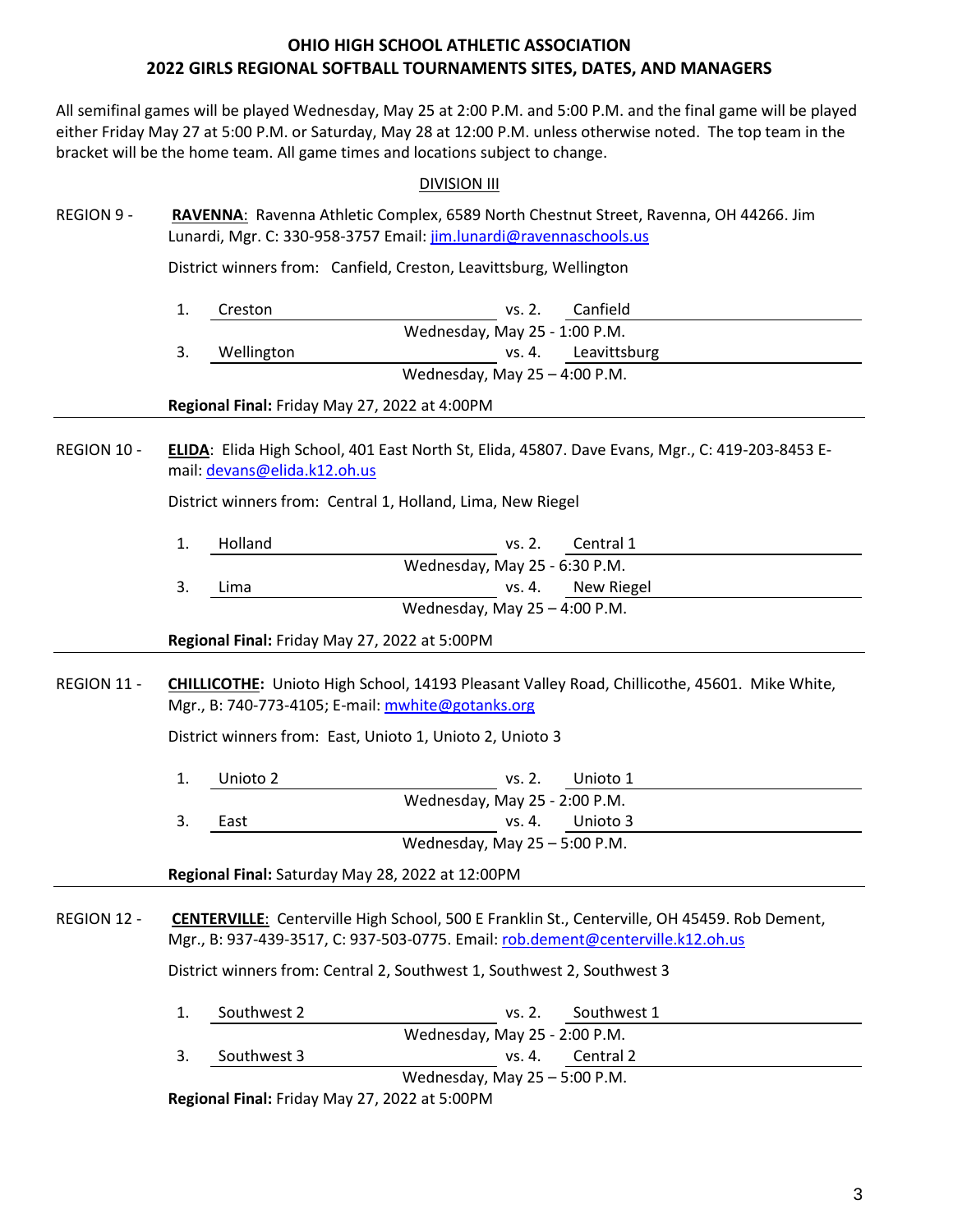All semifinal games will be played Wednesday, May 25 at 2:00 P.M. and 5:00 P.M. and the final game will be played either Friday May 27 at 5:00 P.M. or Saturday, May 28 at 12:00 P.M. unless otherwise noted. The top team in the bracket will be the home team. All game times and locations subject to change.

### DIVISION IV

| REGION 13 - | STRONGSVILLE: Strongsville High School Softball Field, 20025 Lunn Road Strongsville, OH 44149. |
|-------------|------------------------------------------------------------------------------------------------|
|             | Denny Ziegler, Mgr., C: 440-724-4721 Email: dziegler@scsmustangs.org                           |

District winners from: Akron, Kinsman, North Jackson, Oak Harbor

- 1. Oak Harbor vs. 2. Kinsman Wednesday, May 25 - 5:00 P.M.
- 3. Akron vs. 4. North Jackson Wednesday, May 25 – 2:00 P.M.

**Regional Final:** Friday May 27, 2022 at 5:00PM

REGION 14 - **CLYDE**: Clyde High School, 1015 Race St., Clyde, 43410. Ryan Greenslade, Mgr., H: 419-639-0449; B: 419-547-9511; C: 419-217-2225; E-mail: [rgreenslade@clyde.k12.oh.us.](mailto:rgreenslade@clyde.k12.oh.us)

District winners from: Bryan, Elida, Galion, Wapakoneta

| 1.  | Brvan      | vs. 2.                          | Elida |  |
|-----|------------|---------------------------------|-------|--|
|     |            | Wednesday, May 25 - 2:00 P.M.   |       |  |
| -3. | Wapakoneta | vs. 4. Galion                   |       |  |
|     |            | Wednesday, May $25 - 5:00$ P.M. |       |  |

**Regional Final:** Friday May 27, 2022 at 5:00PM

REGION 15 - **PICKERINGTON**: Pickerington High School Central, 300 Opportunity Way, Pickerington, 43147. Eric Music, Mgr., B: 614-548-1827; E-mail: [eric\\_music@plsd.us](mailto:eric_music@plsd.us)

District winners from: Central 1, East , Rio Grande 1, Rio Grande 2

1. Central 1 vs. 2. Rio Grande 2 Wednesday, May 25 - 2:00 P.M. 3. Rio Grande 1 vs. 4. East Wednesday, May 25 – 5:00 P.M.

**Regional Final:** Saturday May 28, 2022 at 12:00PM

REGION 16: **CLAYTON**: Northmont High School, 4916 National Road, Clayton, OH 45315. Micah Harding, Mgr., C: 937-409-9269 Email: [mharding@northmontschools.net](mailto:mharding@northmontschools.net)

District winners from: Central 2, Southwest 1, Southwest 2, Southwest 3, Wapakoneta

| Central 2   | vs. 2.                          | Southwest 1        |  |
|-------------|---------------------------------|--------------------|--|
|             | Wednesday, May 25 - 5:00 P.M.   |                    |  |
| Southwest 3 |                                 | vs. 4. Southwest 2 |  |
|             | Wednesday, May $25 - 2:00$ P.M. |                    |  |
|             |                                 |                    |  |